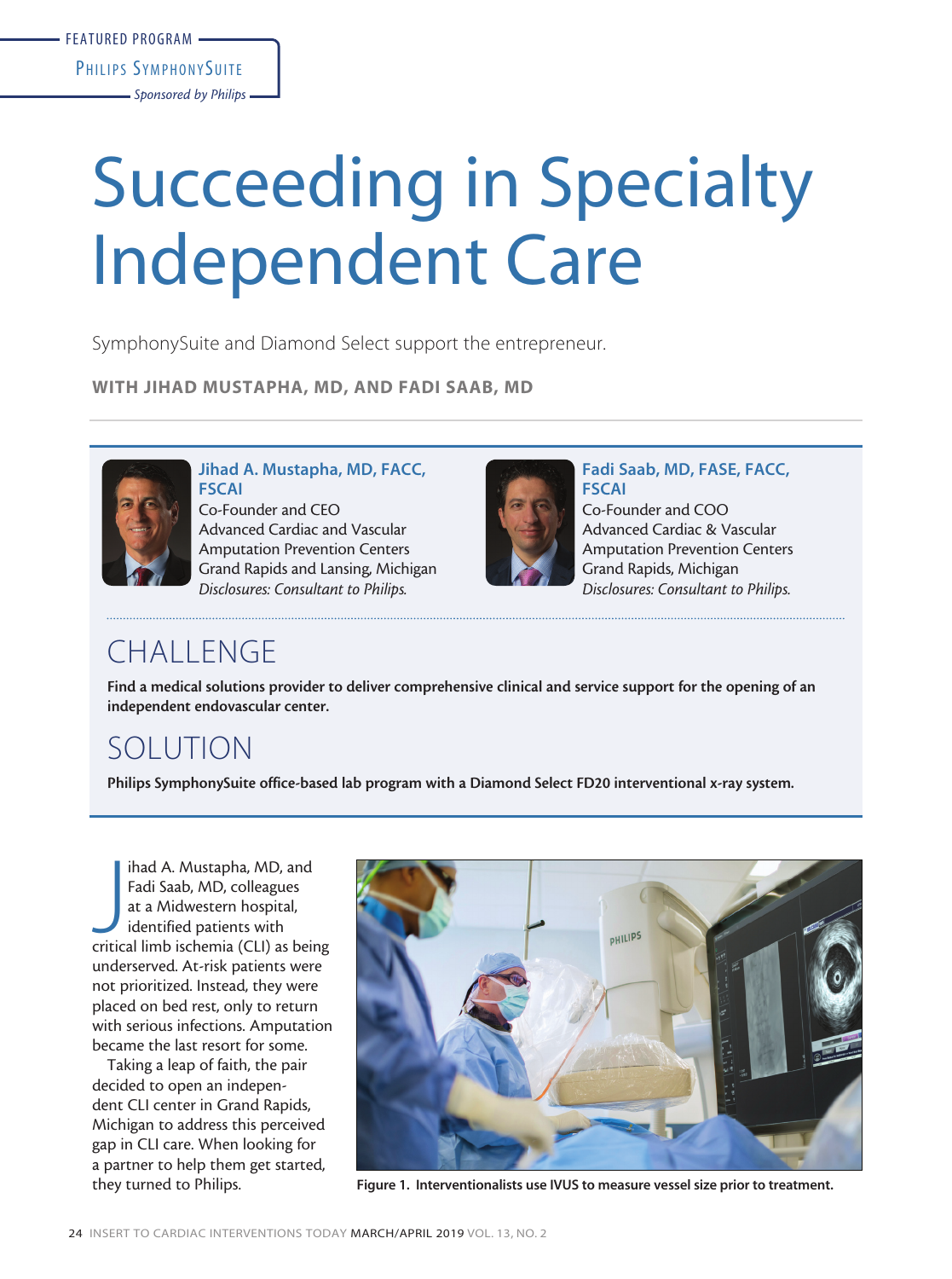"These patients require a particular set of skills, techniques, and tools to improve blood flow to the lower extremities and ultimately prevent amputation to save a life," says Dr. Saab. "You need the infrastructure with personnel and supporting staff, you need a well-trained team to treat patients with complex blockages in their arteries, and because the stakes are so high, you need to have high-quality tools to help open those arteries. That's why we turned to Philips for support through their SymphonySuite program and Diamond Select interventional x-ray system."

# A PERFECT BALANCE BETWEEN QUALITY AND COST

Trained formally as cardiologists, Drs. Mustapha and Saab's area of expertise is treating patients with peripheral vascular disease. A shared interest has led them to refine their focus to patients suffering from CLI.

The two opened an independent CLI center in Grand Rapids, Michigan in March 2018 under the name Advanced Cardiac and Vascular Amputation Prevention Centers (ACV). The center employs 40 people including three physicians and two mid-level providers. A second facility in Lansing, Michigan has recently joined the first. Since opening, Drs. Mustapha and Saab have pioneered groundbreaking endovascular procedures, including innovative balloon angioplasty and atherectomy, designed to restore blood flow and prevent amputations.

"There are other modalities and other ways to deliver therapy in outpatient settings with different equipment, and that might be adequate when dealing with less complex disease processes, but for the type of patients we're treating, we couldn't do our work without the Philips equipment."

–Fadi Saab, MD, FASE, FACC, FSCAI

# BENEFITS OF OBLs INCLUDE:

## SUPERIOR PATIENT EXPERIENCE

- Centralized patient care
- Consistent continuum of care with physician and staff

## POSITIVE FINANCIAL OUTCOMES

- Overall cost per procedure decreases due to favorable reimbursement
- Cost-effective for the patient, practice, and health care industry
- Supports potential increase in revenue

## IMPROVED EFFICIENCY AND WORKFLOW

- Control of your own schedule and treatment algorithm
- Examine and treat patients in one location

# IDENTIFYING THE NEED

"The decision to open an independent CLI center for amputation prevention and salvage stemmed from the immense unmet need for patients who are faced with major/minor amputation," says Dr. Mustapha.

Previously employed by a regional institution, both doctors became concerned when patients with CLI Rutherford classifications 5 and 6 were being treated as a secondary patient population, forced to endure wait times of anywhere from 3 to 4 months. After their repeated attempts to establish a streamlined process were met with resistance, they decided to venture out on their own.

Dr. Mustapha recalls, "In the hospital environment, we had no control as to when we could gain access to the cath lab to perform high-risk interventions on patients with infected or gangrenous wounds. Opening our own center where the CLI patient is the primary focus was our only option."

Dr. Saab adds, "As an independent service provider, if you're going to offer this kind of treatment, the biggest anxiety you have is concern about access to the same technology you might find in the hospital. We were fortunate when Philips came to us and said there is no reason why you should not have the same or better equipment."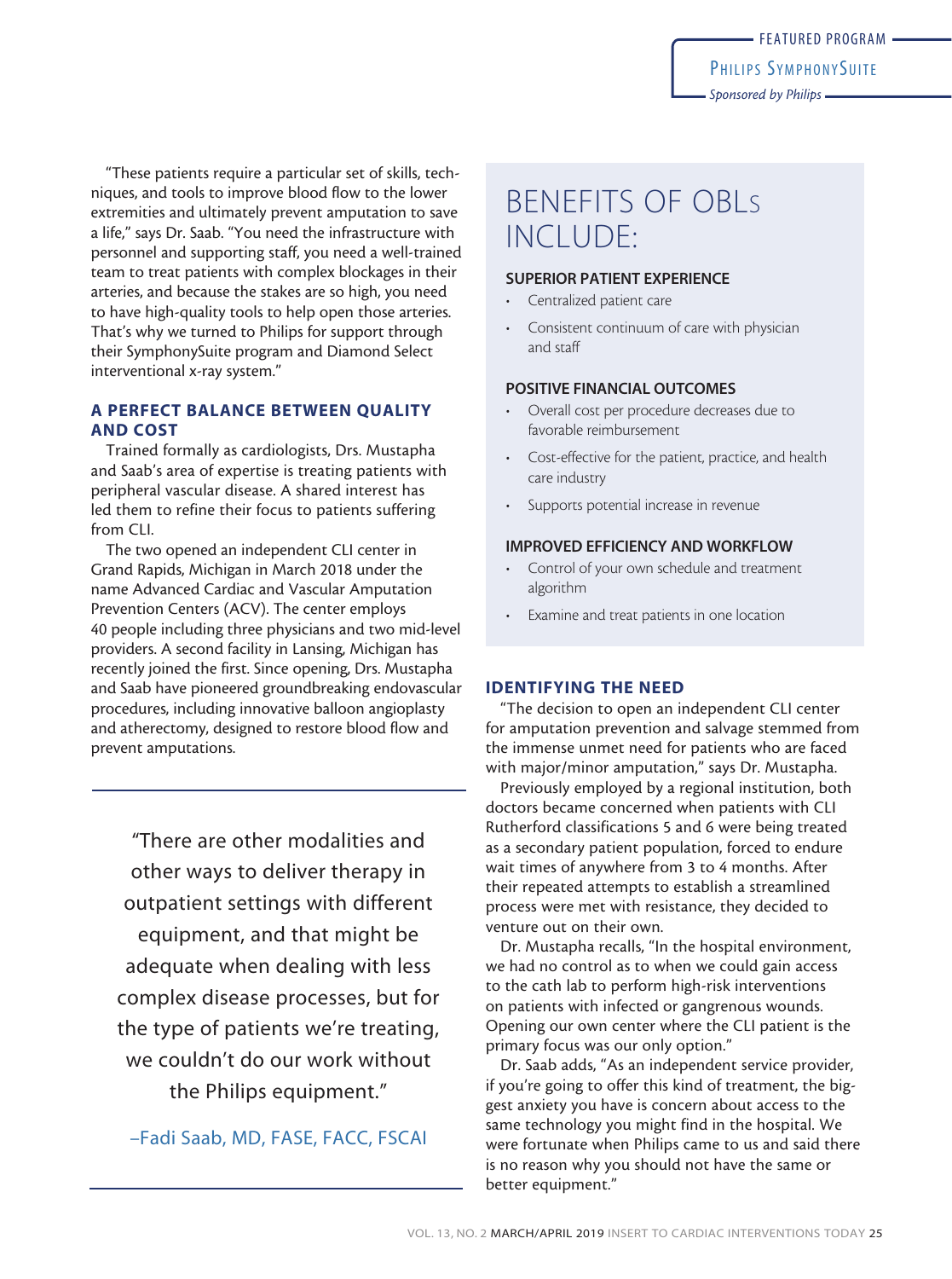*Sponsored by Philips*

"What really matters is that critical components inside the system have been completely refurbished. We're pretty much getting a like-new device for less cost, but yet the highest quality imaging, which in the end is what we want. The Diamond Select system has lived up to its promise—100%."

# –Jihad A. Mustapha, MD, FACC, FSCAI

## CHOOSING A PARTNER

"When we decided to investigate our options, we found that Philips had a dedicated solution and team to come work with us to provide the proper tools, guidance, and equipment," says Dr. Saab.

Philips SymphonySuite is a suite of products and services tailored to fit the budgetary and clinical needs of office-based labs (OBLs). This ensemble of equipment and services work in concert to assist entrepreneurs with building, opening, and generating momentum for their OBL. Philips partners with OBLs (in this case an independent CLI center) to become a one-stop solution for all clinical needs.

Dr. Saab continues, "Partnering with Philips was an excellent clinical and financial decision that allows us to care for our patients in an environment that is equivalent or even superior to working in a hospital. There are other modalities and other ways to deliver therapy in outpatient settings with different equipment, and that might be adequate when dealing with less complex disease processes, but for the type of patients we're treating, we couldn't do our work without the Philips equipment."

## SELECTING AN IMAGING SYSTEM

"We reviewed every possible stationary and mobile system out there over the course of 6 months," says Dr. Mustapha. "But for what we are trying to accomplish, which is a CLI-geared center, we found that the best quality came from SymphonySuite and in particular the fixed interventional x-ray system. This

gave us the best images to deliver the best care to our patients."

At the core of ACV's SymphonySuite package is the Diamond Select FD20 system, a refurbished, high-performance interventional x-ray system, providing a like-new experience. As part of the Diamond Select process, existing systems undergo a comprehensive refurbishment including software upgrades, parts replacement, testing, and surface restoration. Each system is equipped with a brand-new x-ray tube, and is cleaned, disinfected, surface-smoothed, and professionally repainted. System geometry is put through extensive functional testing to ensure performance in line with original equipment manufacturer specifications.

For Drs. Mustapha and Saab, it was the logical decision. Dr. Mustapha notes, "If they didn't tell me it was refurbished, I would never have known. Why would we pay additional money for a brand-new system? Having the reassurance from Philips that the quality of the Diamond Select imaging was going to be the same as new, it was actually a very straightforward decision to make."

#### THE DIAMOND SELECT ADVANTAGE

CLI is peripheral arterial disease that results in inadequate blood supply to a specific part of the body often the lower extremities. Typically caused by atherosclerosis, it can lead to blocked arteries that in turn can result in nonhealing wounds, infection, sepsis, and dry/wet gangrene. A limb-saving endovascular procedure can be performed using tools such as intravascular ultrasound (IVUS), drug-coated balloons, laser or mechanical atherectomy, and other available tools to help see clearly and treat optimally so that the artery is kept open for as long as possible.

Drs. Mustapha and Saab must rely on detailed fluoroscopic imaging to perform these difficult procedures. "Because of the complex nature of our patients' conditions, we need superior imaging and we need the highest quality product out there," says Dr. Saab. "The Diamond Select FD20 system delivers this for us." Dr. Mustapha adds, "The quality of the image never forces me to repeat the acquisition to see what I am trying to see. There are many fewer retakes."

The Diamond Select program strikes a balance between performance and return on investment. It combines robust clinical performance with high quality and attractive pricing. It assists ACV in providing the highest quality care, both now and into the